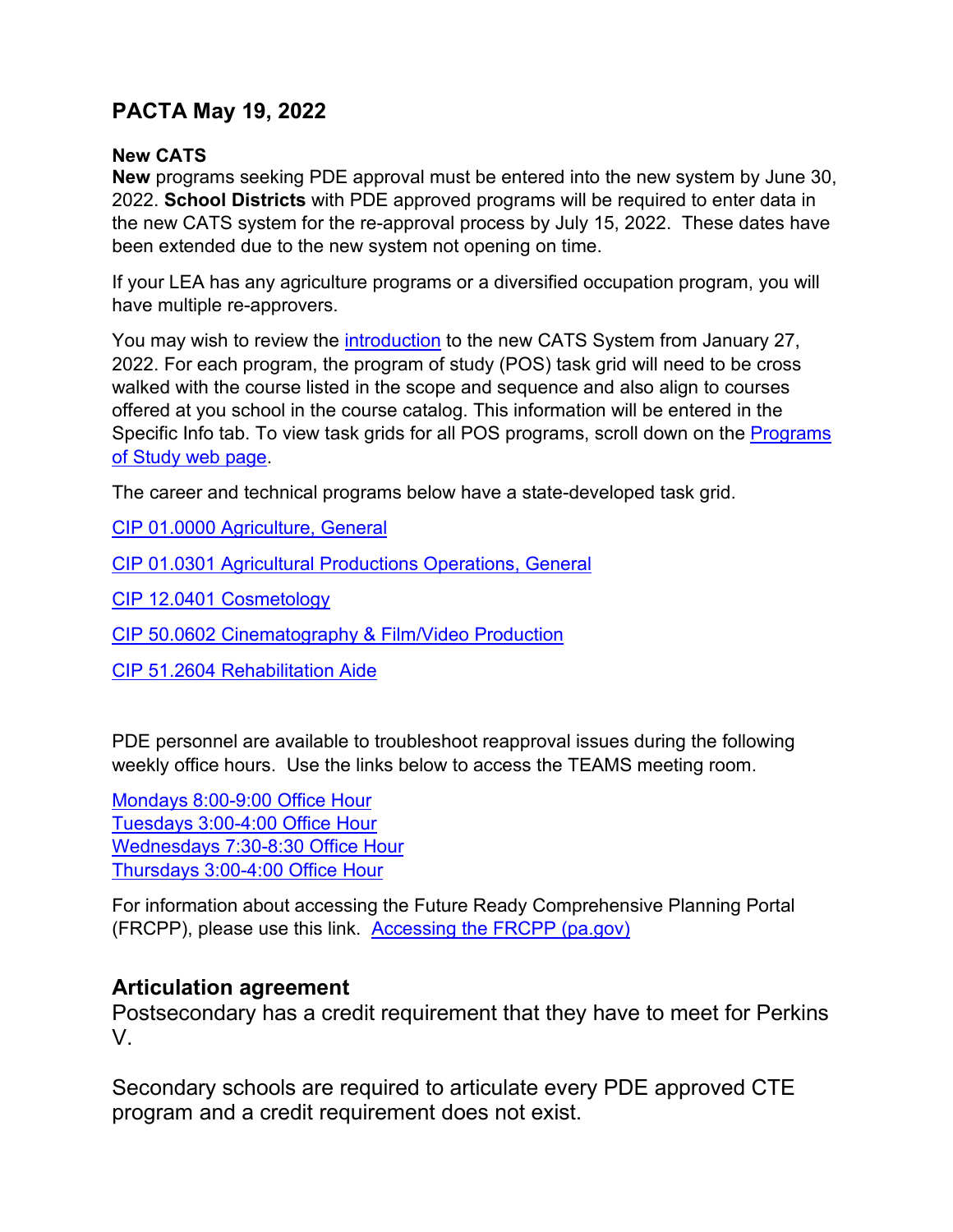## **Program of study and statewide articulation agreement**

Please review your website to ensure it reflects the revised version of the statewide agreement and requirements. The requirements are:

Students must:

- A. Earn a high school diploma, achieve a minimum 2.75 grade point average on a 4.0 scale in the technical courses, and complete the Secondary School component of the approved PDE Program of Study.
- B. Achieve competent or advanced level on the Secondary School endof-program assessment that is aligned to the approved PDE Program of Study.
- C. Achieve proficiency on all the tasks on the approved PDE Program of Study Secondary Competency Task List as evaluated by the appropriately certified instructor.
- D. Furnish documentation necessary to the Postsecondary Institution prior to matriculation to the institution. Documents should be student specific and verify that the student meets all secondary requirements of the approved PDE Program of Study.

Students have 16 months after graduation to take advantage of SOAR statewide articulation.

Three POS CIP did not have a statewide agreement in the last 3-year (Version D) revision cycle and were removed from POS status—

47.0699 Vehicle Maintenance

48.0702 Cabinetmaking

46.9999 Construction Trades

01.8301 Veterinary Assistant was also removed from POS delivery.

Phase III Version E task grids posted on the PDE website

Please let teachers know the updated task grids are available. They can work on their curriculum for the fall.

The revised task grids are to be used when seeking reapproval. If you want to see what changed, PSU GA will have the version that show the changes.

## **Perkins**